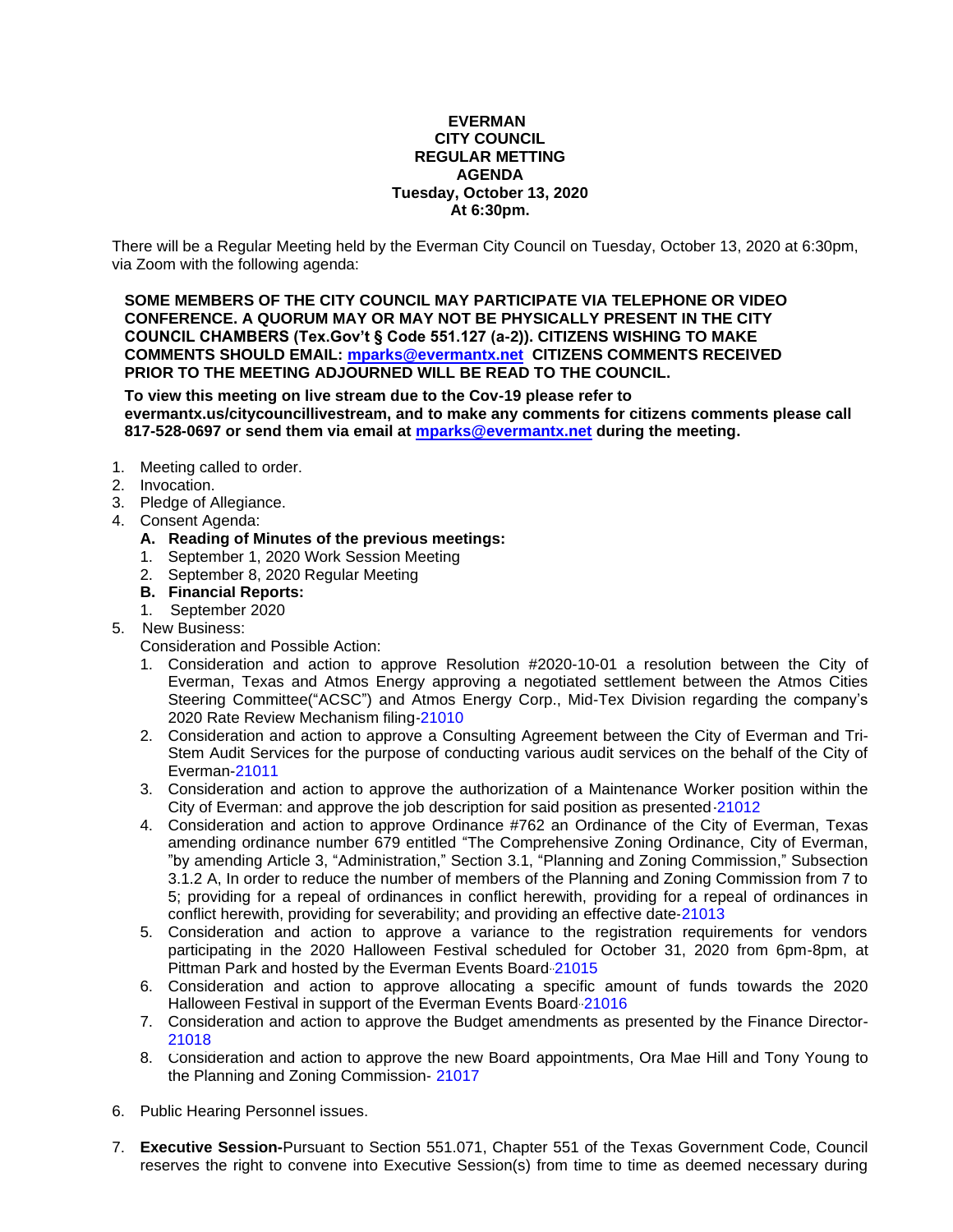this meeting, to receive advice from its attorney on any posted agenda item, as permitted by law. Additionally, Council may convene into Executive Session to discuss the following:

- A. Pending or Contemplated Litigation or to Seek the Advice of the City Attorney pursuant to Section 551.071.
- 1. Compliant and Investigation against a City Official[-21014](#page-17-0)
- B. Discussion regarding possible Purchase, Sale, Exchange, Lease, or Value of Real Property, Pursuant to Section 551.072.
- C. Personnel Matters pursuant to Section 551.074.
- 8. The Council may convene into Executive Session anytime to discuss items that are on the agenda.
- 9. City Managers Report- Craig Spencer
- 10. Mayor's Report: Mayor Ray Richardson
- 11. Citizen's comments.
- 12. Adjourn.

*I hereby certify that this agenda was posted on the City of Everman bulletin board at or before 5:00 p.m. on Friday October 9, 2020.*

 $\sim$ 

Mindi Parks City Secretary

*City Hall is wheelchair accessible. Parking spaces for disabled citizens are available. Requests for sign interpretative services must be made 48 hours prior to the meeting. To make arrangements, call 817.293.0525 or TDD 1.800.RELAY TX, 1.800.735.2989.*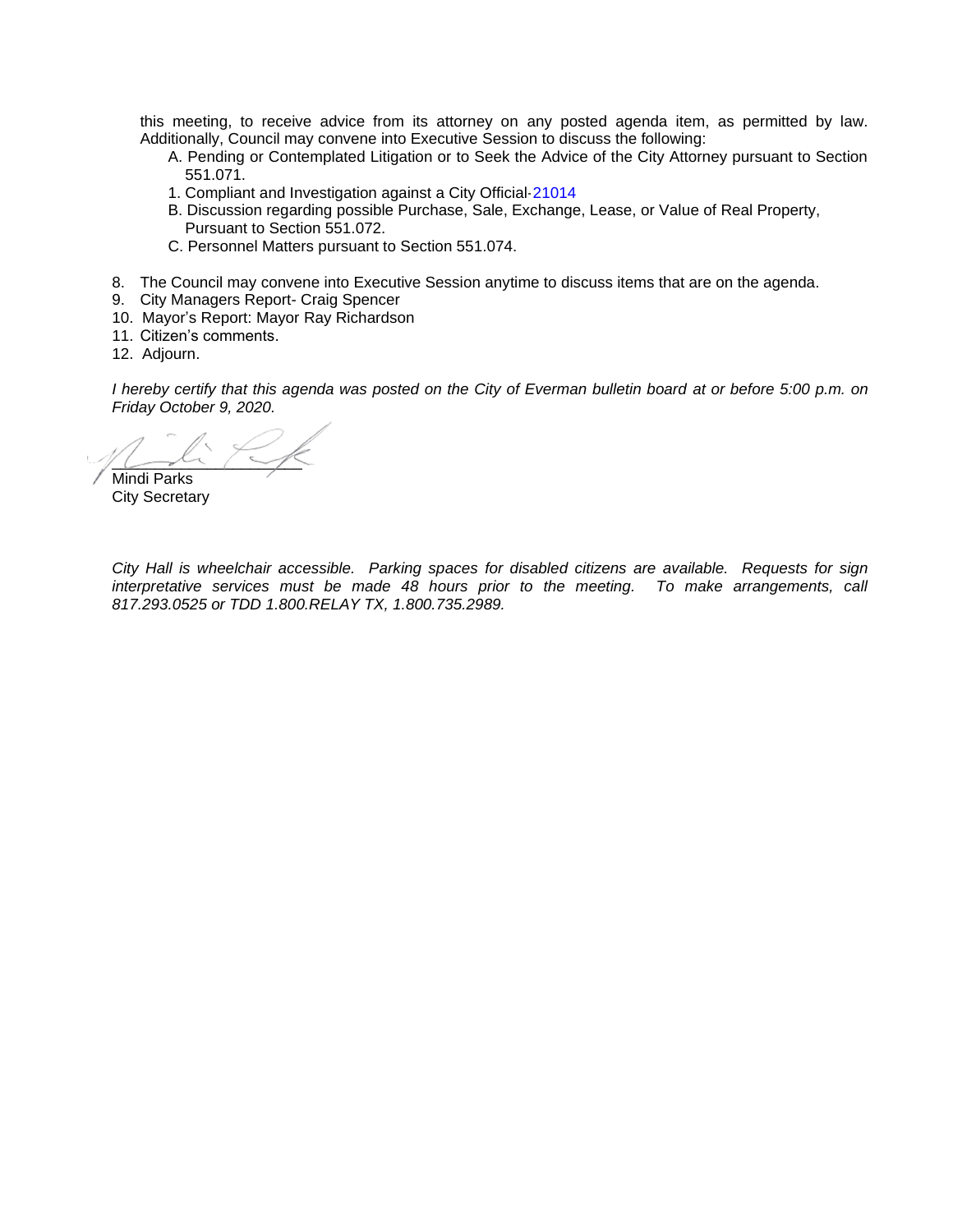#### **EVERMAN CITY COUNCIL WORK SESSION MINUTES Tuesday, September 1, 2020 6:30 P.M.**

<span id="page-2-0"></span>There will be a Work Session held by the Everman City Council on Tuesday, September 1, 2020 at 6:30 p.m. via remote access with Zoom with the following agenda:

SOME MEMBERS OF THE CITY COUNCIL MAY PARTICIPATE VIA TELEPHONE OR VIDEO CONFERENCE. A QUORUM MAY OR MAY NOT BE PHYSICALLY PRESENT IN THE CITY COUNCIL CHAMBERS (Tex.Gov't § Code 551.127 (a-2)). CITIZENS WISHING TO MAKE COMMENTS SHOULD EMAIL: [mparks@evermantx.net](mailto:mparks@evermantx.net) CITIZENS COMMENTS RECEIVED PRIOR TO THE MEETING ADJOURNED WILL BE READ TO THE COUNCIL.

To view this meeting on live stream due to the Cov-19 please refer to evermantx.us/citycouncillivestream, and to make any comments for citizens comments or the Public Hearing please call 817-203-3239 or send them via email at [mparks@evermantx.net](mailto:mparks@evermantx.net) during the meeting.

| Ray Richardson         | $\star$ | Mayor                   |
|------------------------|---------|-------------------------|
| Linda Sanders          | $\star$ | Council Member, Place 1 |
| Johnnie Allen          | $\star$ | Council member, Place 3 |
| Susan Mackey           | $\star$ | Mayor Pro-Tem           |
| <b>Judy Sellers</b>    | $\star$ | Council Member, Place 5 |
| Miriam Davila          | $\star$ | Council Member, Place 6 |
| Absent:                |         |                         |
| Kelly Denison          | $\star$ | Council Member, Place 2 |
| <b>Others Present:</b> |         |                         |
| Mindi Parks            | $\star$ | <b>City Secretary</b>   |
| Craig Spencer          | $\star$ | <b>City Manager</b>     |
| Susanne Helgesen       | $\star$ | <b>Finance Director</b> |

#### 1. **Meeting called to order.**

Mayor Richardson called meeting to order at 6:30pm.

### 2. **Discussion Items:**

1. RFP/RFQ process for Fire Station Remodel and City Hall Annex rebuild.

City Manager Craig Spencer just wanted to inform council that they have started the process of filling out the RFP/RFQ to put out. So, as we move forward with the City Hall rebuild and the Fire Station remodel, we will have to go out for bids and that is part of what the RFP is, and Request for Proposals. This will be an all-inclusive proposal including the design build and construction. The RFP process will take about thirty (30) days. The hope is to have the RFP completely drafted and sent to all the council members by the end of this week. This is so we can review it at the next weeks Regular Meeting and approve it. In the event that council approves it, then it will be posted for the public on September 9, 2020 and it will run for fifteen (15) days and we will see what kind of responses we receive from that. Once we receive the responses on the RFP, we will judge them and select which contractor we will be going with. The RFP will be sent by email, so City Manager Spencer advised council to keep watching their email. This will be about ten (10) pages to review before the next Regular Council Meeting and hopefully it can be approved. Council had no questions about this process.

2. Budget Amendments for FY2020 Budget

Director of Finance, Sussane Helgesen stated that those are still a work in progress. She did inform council that there will be a separate budget amendment for the Cares Act just because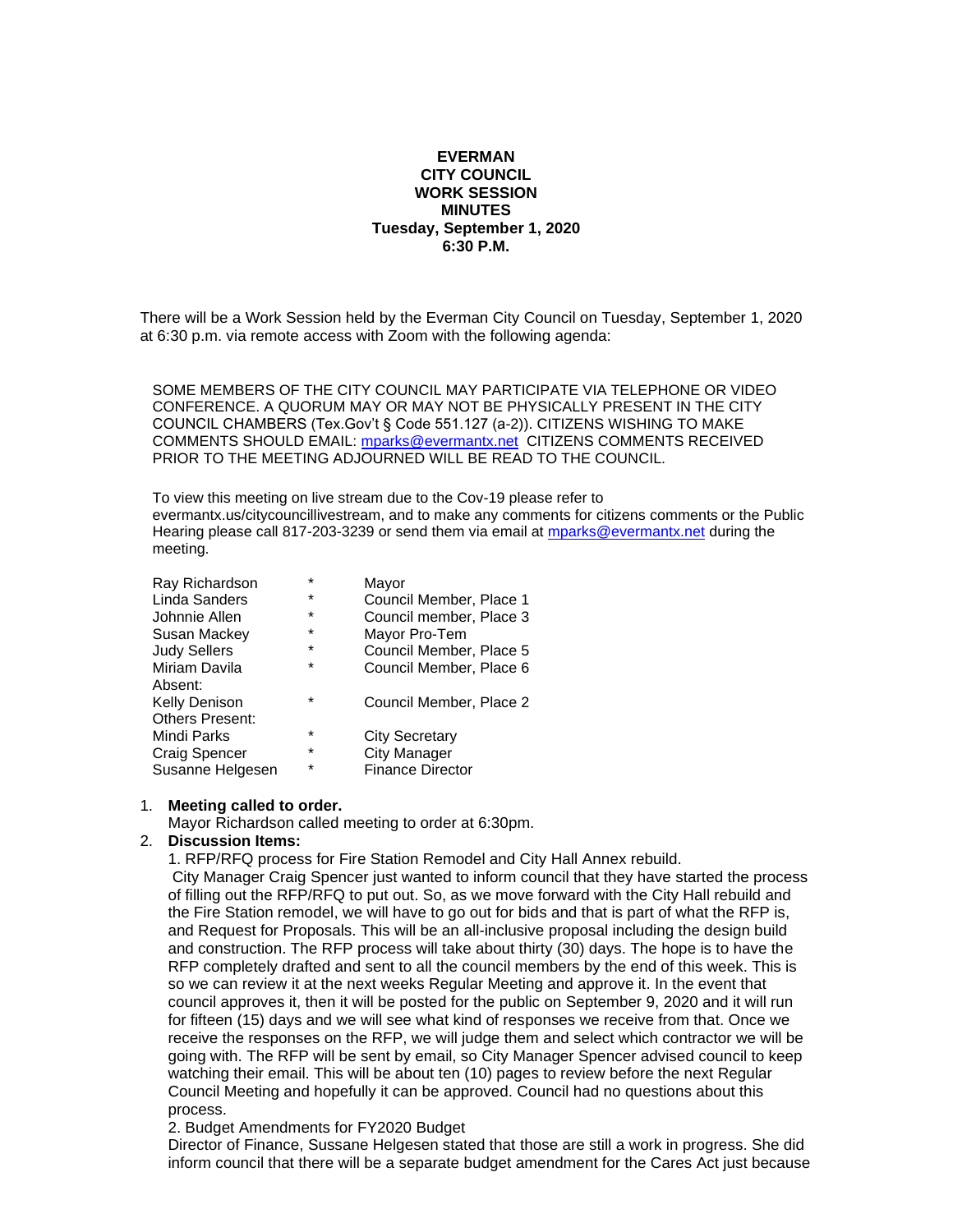it is so detailed. So far that is at \$168,000. These are expenditures that have already occurred and are transferring from Liability. There will be documentation on this prior to the meeting next week for council to review. There will be additional Budget Amendments. Looking at the pulmonary numbers for August, Helgesen can start coming up with a few more Budget Amendments that will have to be done as well on a separate spread sheet for council review for next week. There are no questions from council and will go to the next Regular Meeting.

#### 3. Tarrant County Fire Alarm Dispatch

City Manager Spencer wanted to fill all council in on that Tarrant County Fire Alarm Dispatch is responsible for dispatching roughly thirteen (13) or fourteen (14) agencies within Tarrant County Fire agencies and they are currently housed out of the Saginaw Fire Station. The City of Saginaw is moving forward with building a new Fire Station and Tarrant County Alarm Dispatch is not included in the new space. They have been looking for a new home, a new location to house Tarrant County Fire Alarm out of. They have searched through several different options. They have talked to Medstar and to Tarrant County Sheriffs office and there has not been a whole lot of options available. Currently, the way our dispatch operates is that our dispatch is responsible for dispatching our Fire and our Police, and Tarrant County Fire Alarm Dispatches County related calls. Spencer explained he has started a discussion with this and if they would house Tarrant County Fire Alarm at the Everman Police Department. Spencer explained with us moving forward with the City Hall Annex and getting a new facility there, that would be more than sufficient to suffice for a training room, and the current training room at the Police Department could be converted toa dispatch center that would house our police dispatch and Tarrant County Fire Alarm Jointly. As a part of the agreement, Tarrant County Fire Alarm would take responsibility for dispatching for Fire and EMS calls within our city as well as the county. Craig has talk to the Fire Alarm Board, and they are highly interested and he also talk to our lead dispatcher, Beverly White who is also very interested. The goal here, and the reason why we would like to go this route is because his theory, it is going to save us money. So, instead of us forking all the expenditures over for the infostructure required to operate a dispatch center, the Internet, the T-lines, Motorola consoles, and all the furniture equipment, and the electrical bill, telephone cost, and Fire Alarm having to do the same thing, we could come together and save money on both ends by jointly getting all the equipment that we need. The goal here would be to not only create a dispatch center that would satisfy several needs, but also help us save money in the long-run by increasing our capabilities and lowering our expenditures. Right now, it is in just discussion design phase. Fire Alarm Board was on board with it when Spencer met with them last week and they wanted us to move forward. We are analyzing the exact cost of what it would be for them to move. Obviously, those cost Fire Alarm would be responsible for that. Our only cost would be how much it would be to move equipment from one room to another, which would be very minimum, and we can do most of it our self's. Tarrant County 911 has already agreed to and awarded us a nearly half a million-dollar grant for new radio console equipment and we are just waiting on what happens with that to see if Fire Alarm is going to come to Everman or not because if they come we are going to want to install this new equipment in our new training room not our current dispatch room. So, we kind of put that on hold until we see what's going to happen with Fire Alarm. If we look to move forward with this, Spencer would like to make a recommendation to council and any questions council may have to please come by and ask or ask them now. Council Member Sanders asked if our dispatchers would still work for the City of Everman and Spencer explained that yes, we would still have our dispatchers. Our dispatchers would not be responsible for our Fire and EMS calls anymore, Tarrant County Fire Alarm would handle all those calls for us. Our dispatchers would focus on solely police, but they will be housed jointly in the same room. This would be 2 to 3 dispatchers on per shift also. The size of the room, it can house 8 consoles. We would grow with this as well. This does not mean we are taking over Fire Alarm, they will not be employees of the City and our dispatchers will not be employed by Fire Alarm. We would be just co-housing together and sharing while operating together. Fire Alarm has to be out when the new Fire Station is built. Not a firm time-line on this but about a year and a half left. They are ready to jump on it as quick as they possibly can because they are paying rent to the City of Saginaw right now. Council Member Sellers asked if they will be in their own cubicles. Spencer explained they operate with headsets and they do have stations. Noise should not be an issue. They will not pay anything to be housed here and the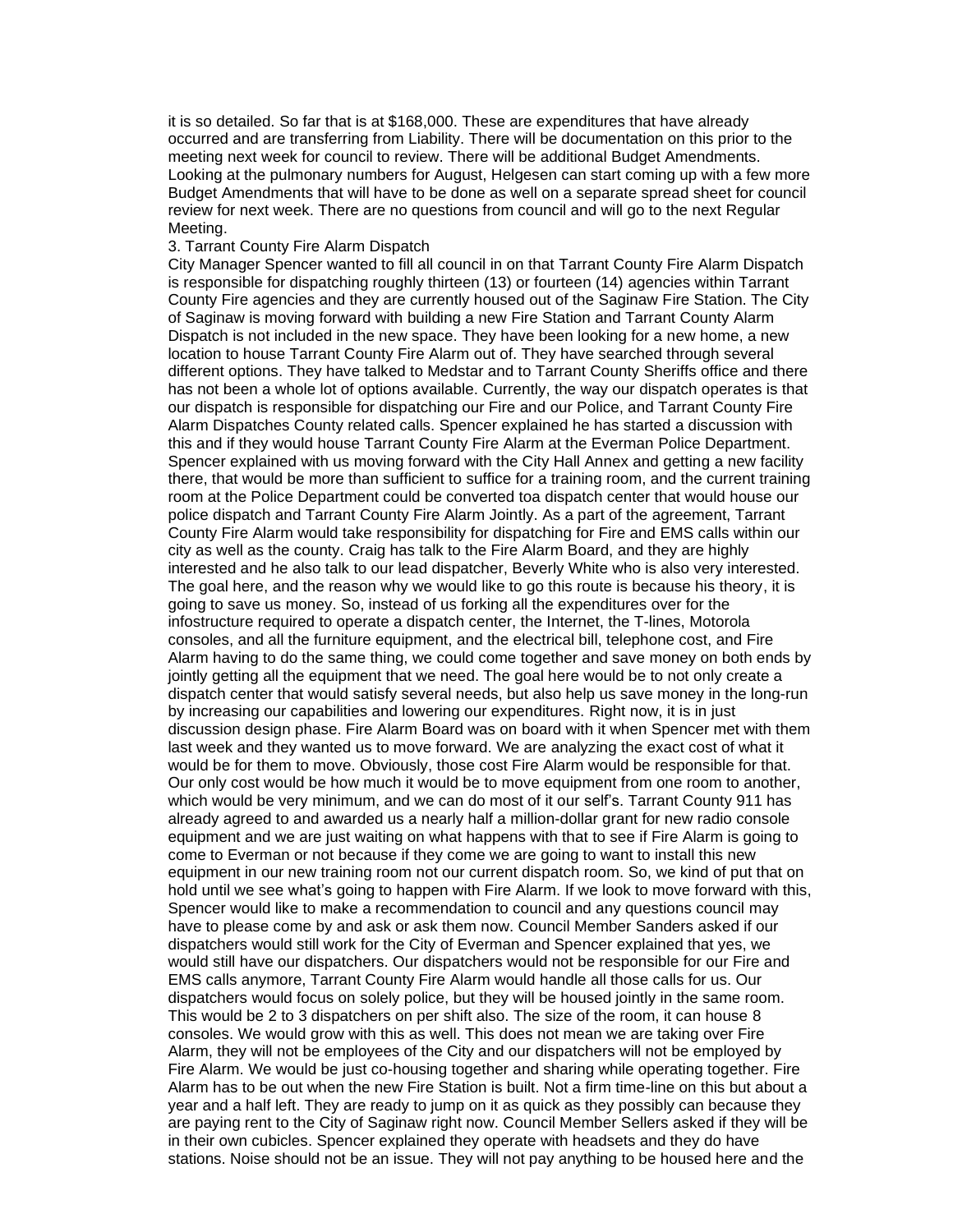benefit would be cost reduction for us on the infostructure, we will split cost on that and we are gaining certified Fire Dispatchers. Our current dispatchers specialize in police side and not the fire and EMS side. This is improving our capabilities. Another step to gain a better relationship with the county as well Mayor added. Opens up possibility for potential revenue so to speak in the future. Council Member Mackey stated that she likes it. This will be on a future meeting.

#### 4. Comprehensive Plan

Spencer explained that the Charter requires that the City Manager submits to council by December 5<sup>th</sup>, of every year a Capitol Improvement Plan. That hasn't been done in the past and Spencer would like to get that back on track. This may very so be a work in progress but he is trying his very best to make it a great one. We have had future land use plans, capitol improvement plans, this Hodge podge of different things that have happened so he wants to bring them together to be a Comprehensive Plan that city management and city council has the opportunity to review every year. Comprehensive Plan is supposed to be the city's road map and where are we going type plan. To get this good road map going he would like to get councils opinions, ideas, dos, don'ts and overall, just their thoughts on this road map for the city. Spencer asked council to set aside some time and think about this and get with him and let him know.

#### 5. Veterans Memorial Committee

Mayor stated this is something he has wanted for a while just wanted to make sure we had the funding. We have been trying to find grant money and that has not gone well. Mayor stated he would like to get a Committee together since there is money marked for the Veteran's Memorial. It was discussed that it should consist of Military, Fire, and Police retirees. This will help the committee get started in the right direction. EDC has set aside \$75,000 for this project to get started. This may not cover much but it is a start. It was said that there should be some citizens or others that may not have that background. Anyone that may have anyone interested with these qualifications, Spencer asked for them to contact the City Secretary, Mindi Parks. The decision of how many members on this committee still needs to be decided.

3. **Executive Session-**Pursuant to Section 551.071, Chapter 551 of the Texas Government Code, Council reserves the right to convene into Executive Session(s) from time to time as deemed necessary during this meeting, to receive advice from its attorney on any posted agenda item, as permitted by law. Additionally, Council may convene into Executive Session to discuss the following:

A. Pending or Contemplated Litigation or to Seek the Advice of the City Attorney pursuant to Section 551.071.

B. Discussion regarding possible Purchase, Sale, Exchange, Lease, or Value of Real Property, Pursuant to Section 551.072.

1. Discussion on Fort Worth proposal for a zoning change on a development that would connect to Everman Roads.

C. Personnel Matters pursuant to Section 551.074.

#### **Opened: 6:59pm and closed at 7:10pm. No action taken.**

### 4. **Mayors Report –** Mayor Ray Richardson

All council decided on keeping meetings at 6:30pm. Since it is by Ordinance.

5. **Citizens comments:**

\_\_\_\_\_\_\_\_\_\_\_\_\_\_\_\_\_\_\_\_\_\_\_

NONE

### 6. **Adjourn.**

Mayor Richardson adjourned the meeting at 7:16pm.

Mindi Parks City Secretary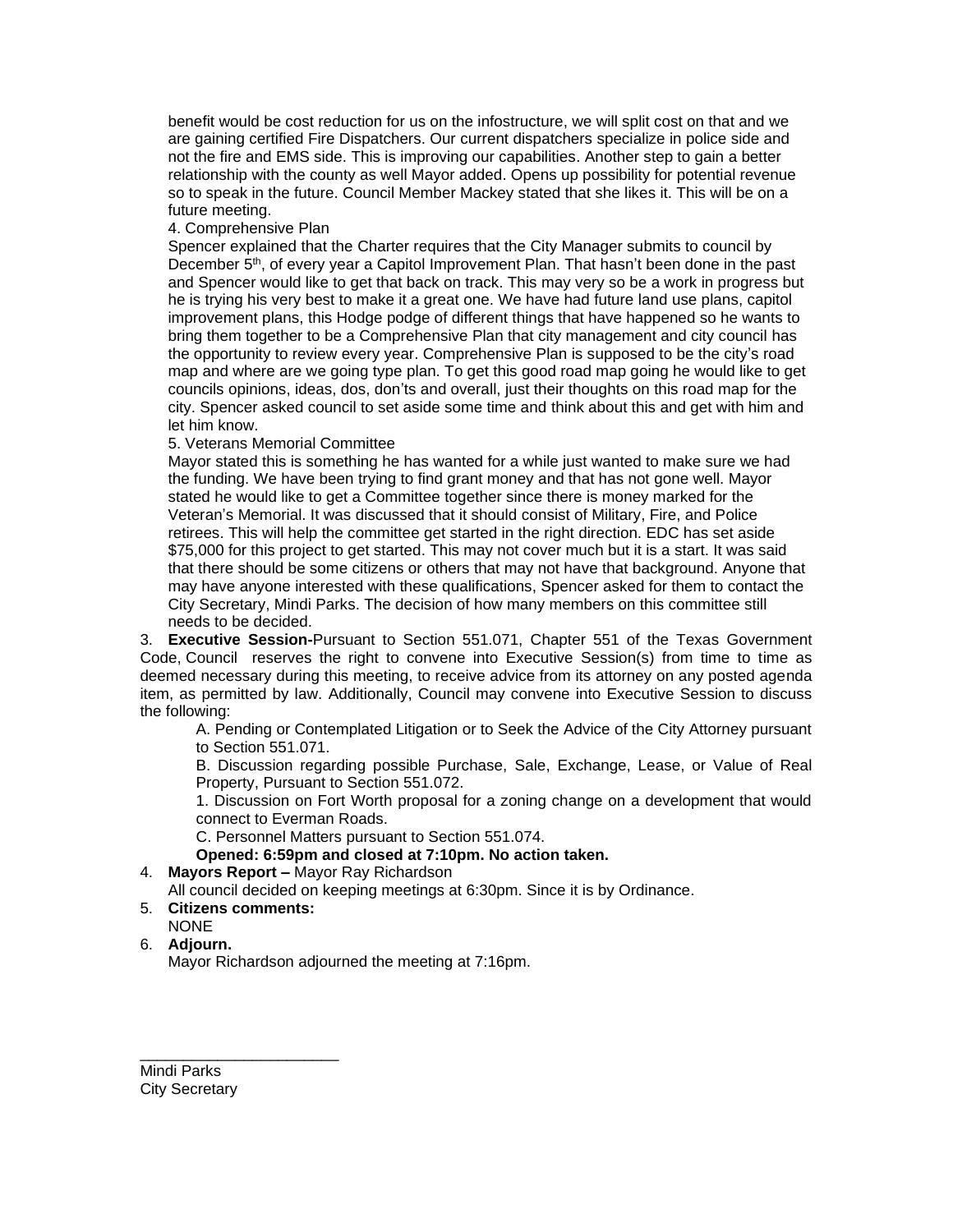#### **EVERMAN CITY COUNCIL REGULAR METTING MINUTES Tuesday, September 8, 2020 At 6:30pm.**

<span id="page-5-0"></span>There will be a Regular Meeting held by the Everman City Council on Tuesday, September 8, 2020 at 6:30pm, via Zoom with the following agenda:

**SOME MEMBERS OF THE CITY COUNCIL MAY PARTICIPATE VIA TELEPHONE OR VIDEO CONFERENCE. A QUORUM MAY OR MAY NOT BE PHYSICALLY PRESENT IN THE CITY COUNCIL CHAMBERS (Tex.Gov't § Code 551.127 (a-2)). CITIZENS WISHING TO MAKE COMMENTS SHOULD EMAIL: [mparks@evermantx.net](mailto:mparks@evermantx.net) CITIZENS COMMENTS RECEIVED PRIOR TO THE MEETING ADJOURNED WILL BE READ TO THE COUNCIL.**

**To view this meeting on live stream due to the Cov-19 please refer to evermantx.us/citycouncillivestream, and to make any comments for citizens comments please call 817-203-3239 or send them via email at [mparks@evermantx.net](mailto:mparks@evermantx.net) during the meeting.**

| Ray Richardson         | $\star$ | Mayor                          |
|------------------------|---------|--------------------------------|
| <b>Linda Sanders</b>   | $\star$ | Council Member, Place 1        |
| <b>Kelly Denison</b>   | *       | Council Member, Place 2@6:44pm |
| Johnnie Allen          | $\ast$  | Council Member, Place 3        |
| Susan Mackey           | $\ast$  | Mayor Pro-Tem                  |
| <b>Judy Sellers</b>    | $\star$ | Council Member, Place 5        |
| Miriam Davila          | $\ast$  | Council Member, Place 6        |
| <b>Others Present:</b> |         |                                |
| Mindi Parks            | $\star$ | <b>City Secretary</b>          |
| Craig Spencer          | $\star$ | <b>City Manager</b>            |
| Sussnae Helgesen       | $\star$ | Director of Finance            |

- 1. Meeting called to order. Mayor Richardson called meeting to order at 6:30pm.
- 2. Invocation.
- 3. Pledge of Allegiance.
- 4. Consent Agenda:
	- **A. Reading of Minutes of the previous meetings:**
	- 1. August 4, 2020 Work Session Meeting
	- 2. August 11, 2020 Regular Meeting
	- **B. Financial Reports:**
	- 1. August 2020

Motion was made by Council Member Sellers and seconded by Council Member Sanders to approve the Consent Agenda as shown. **Council Members Sanders, Mackey, Sellers, Davila and Mayor voted AYE and Council Member Allen voted NO. Motion Carried.**

### 5. New Business:

Consideration and Possible Action:

1. Consideration and action to approve Design - Build Request for Proposals Design Criteria Package Documents for City Annex Building and Fire Station Remodel.

Motion was made by Council Member Sellers and seconded by Council Member Sanders to approve that "Council finds that the Design Build process is the best method of procurement for this project and therefore move that we authorize the advertisement of the RFQ/RFP; and also authorize the City Manager to review the responses, rank the proposals and negotiate a proposed contract for the project following the terms of the RFQ/RFP to be brought before City Council for final approval," **ALL VOTED AYE, MOTION CARRIED**

2. Consideration and action to approve Budget Amendments as presented by the Finance Director.

Motion was made by Council Member Mackey and seconded by Council Member Sellers to approve Budget Amendments as presented by the Finance Director. **Council Members Sanders, Denison, Mackey, Sellers, Davila and Mayor voted AYE and Council Member Allen voted NO, MOTION CARRIED**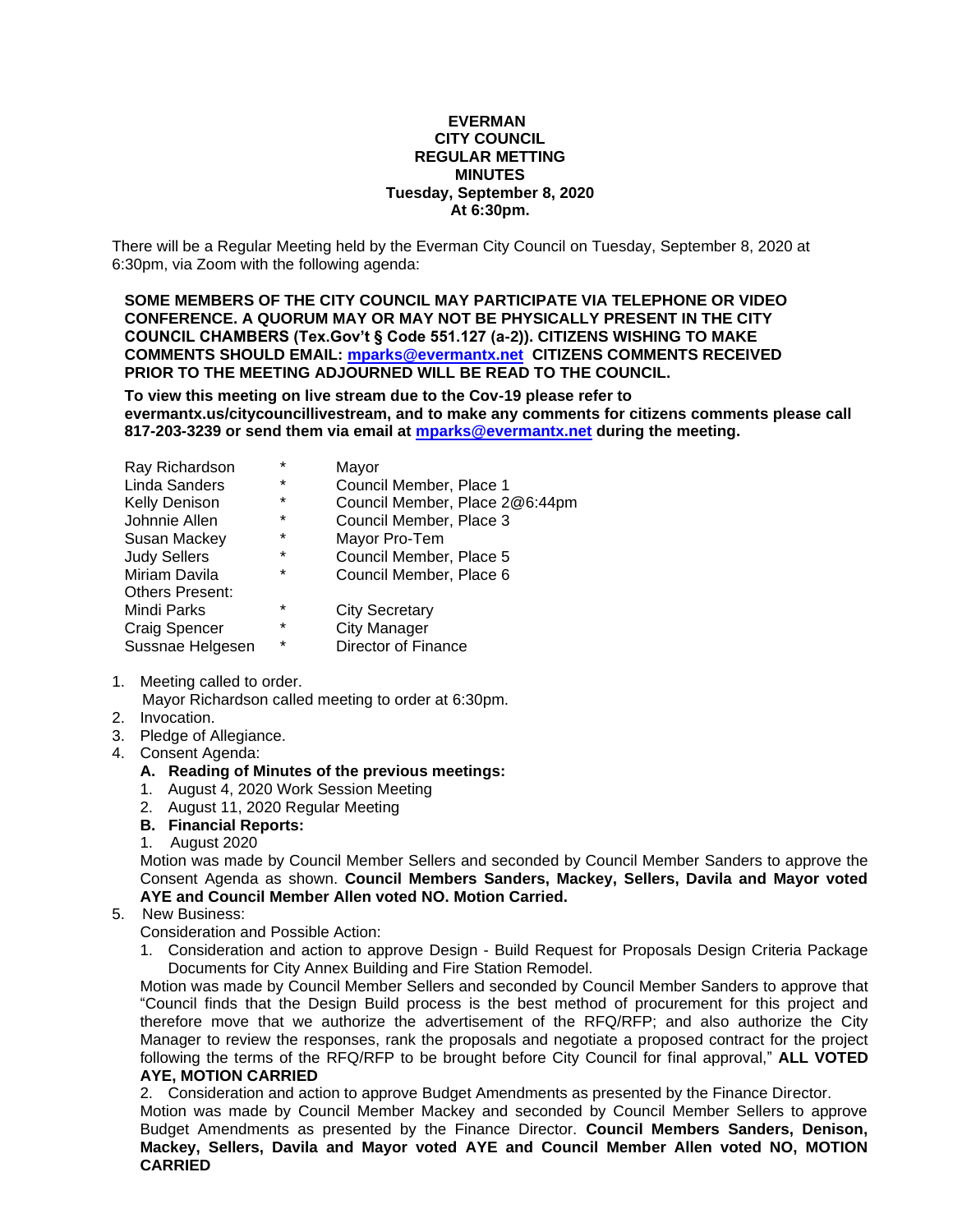- 6. **Executive Session-**Pursuant to Section 551.071, Chapter 551 of the Texas Government Code, Council reserves the right to convene into Executive Session(s) from time to time as deemed necessary during this meeting, to receive advice from its attorney on any posted agenda item, as permitted by law. Additionally, Council may convene into Executive Session to discuss the following:
	- A. Pending or Contemplated Litigation or to Seek the Advice of the City Attorney pursuant to Section 551.071.
	- B. Discussion regarding possible Purchase, Sale, Exchange, Lease, or Value of Real Property, Pursuant to Section 551.072.
	- C. Personnel Matters pursuant to Section 551.074. 1. Salaries

#### **Opened at 6:56pm and closed at 7:10pm and NO ACTION TAKEN**

7. City Managers Report- Craig Spencer

Craig Spencer informed council of the September 11<sup>th</sup> ceremony on September 11, 2020 that will be at City Hall at 8:30am. Also, informed council that the Drive-thru will be relocated at the South end of the City Hall to make more convenient for the Water girls and the City Hall rebuild.

- 8. Mayor's Report: Mayor Ray Richardson Mayor informed council that TML is having their Conference and it will be virtual. Mayor stated he would not be attending because going in person is more beneficial but if any council member wanted to attend to let him know.
- 9. Citizen's comments. NONE

\_\_\_\_\_\_\_\_\_\_\_\_\_\_\_\_\_\_\_\_\_\_

10. Adjourn.

Mayor Richardson adjourned the meeting at 7:16pm.

Mindi Parks City Secretary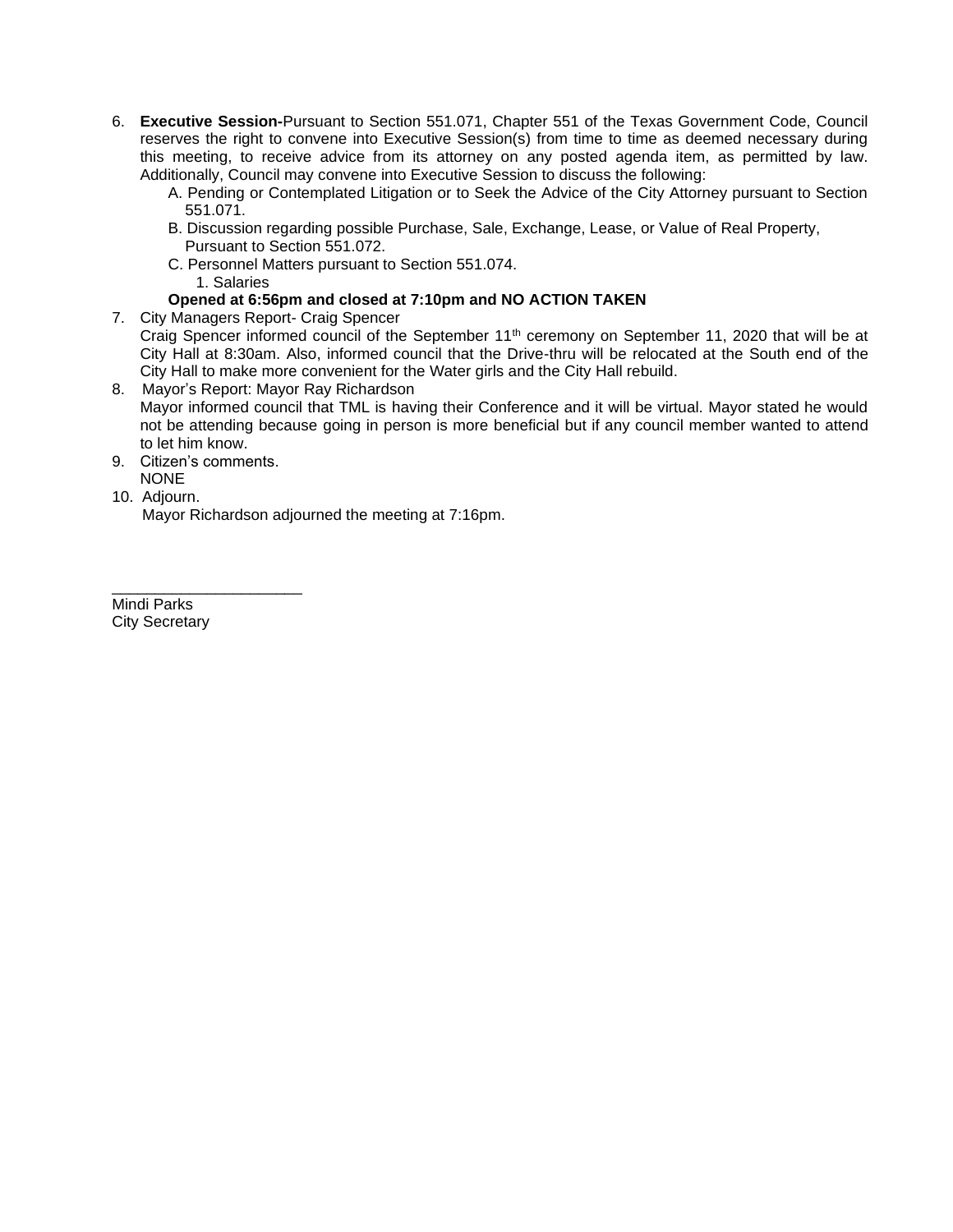Wednesday, October 7, 2020

<span id="page-7-0"></span>

# **Everman City Council Agenda Request**

| <b>Agenda Tracking Number</b>         | 21010                                                                             |
|---------------------------------------|-----------------------------------------------------------------------------------|
| <b>TYPE:</b>                          | Consideration and Possible Action                                                 |
| <b>SUBJECT:</b>                       | Resolution #20201001 - Atmos Energy Rate Review<br><b>Mechanism Tariff Filing</b> |
| What date would you like to have this | Tuesday, October 13, 2020                                                         |

## **RECOMMENDATION:**

**item added:**

Atmos Energy has provided their annual RRM Tariff Filing and is requesting approval and adoption of the following Resolution

#20201001 - APPROVING A NEGOTIATED SETTLEMENT BETWEEN THE ATMOS CITIES STEERING COMMITTEE ("ACSC") AND ATMOS ENERGY CORP., MID-TEX DIVISION REGARDING THE COMPANY'S 2020 RATE REVIEW MECHANISM FILING; DECLARING EXISTING RATES TO BE UNREASONABLE; ADOPTING TARIFFS THAT REFLECT RATE ADJUSTMENTS CONSISTENT WITH THE NEGOTIATED SETTLEMENT; FINDING THE RATES TO BE SET BY THE ATTACHED SETTLEMENT TARIFFS TO BE JUST AND REASONABLE AND IN THE PUBLIC INTEREST; APPROVING AN ATTACHED EXHIBIT ESTABLISHING A BENCHMARK FOR PENSIONS AND RETIREE MEDICAL BENEFITS; APPROVING AN ATTACHED EXHIBIT REGARDING AMORTIZATION OF REGULATORY LIABILITY; REQUIRING THE COMPANY TO REIMBURSE ACSC'S REASONABLE RATEMAKING EXPENSES; DETERMINING THAT THIS RESOLUTION WAS PASSED IN ACCORDANCE WITH THE REQUIREMENTS OF THE TEXAS OPEN MEETINGS ACT; ADOPTING A SAVINGS CLAUSE; DECLARING AN EFFECTIVE DATE; AND REQUIRING DELIVERY OF THIS RESOLUTION TO THE COMPANY AND THE ACSC'S LEGAL COUNSEL.

### **DISCUSSION:**

The purpose of this report is to provide information regarding Atmos Energy Corporation's MidTexDivision 2020 Rate Review Mechanism (RRM) tariff filing of March 31, 2020. Atmos' MidTex Division, the former Lone Star Gas and TXU Gas acquired in 2004, serves much of the north central Texas region including the City of Everman.

In the 2020 Mid-Tex filing, Atmos claims a need for an increase of \$141.2 million in revenues, representing a 9% increase over total revenues and a 15.3% increase over non-gas revenues. Eliminating revenuerelated taxes such as Texas gross receipt taxes, municipal franchise fees, and Railroad Commission fees, reduces the request to \$131.7 million. A further adjustment to comply with restrictions in the RRM tariff adopted by the ACSC reduces the system-wide request to \$127.2 million. The portion of that system-wide amount applicable to ACSC members is \$92.1 million.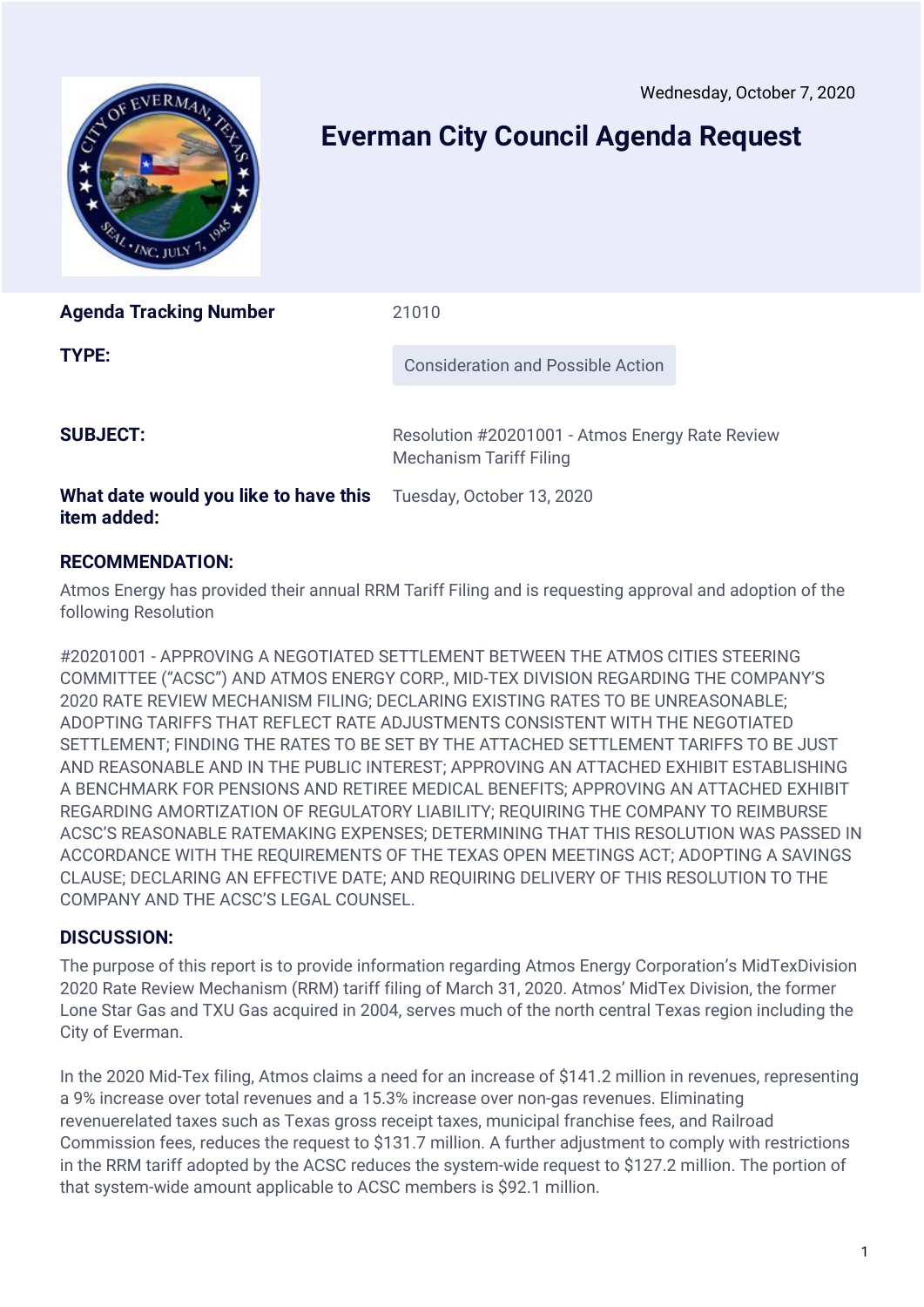Atmos claims that 95% of the increase is for recovery of expenses related to pipe replacement, damage prevention, and leak surveying activities. Atmos states that in 2019 it replaced 188 miles of steel pipe, 77 miles of cast iron pipe, and over 24,000 steel service lines. Atmos also reports that in 2019 it performed more than one million line-locates, and found that excavators struck its lines more than 3,500 times. Additionally, Atmos surveyed approximately 13,500 miles of pipe.

Rates approved through the RRM process normally become effective on September 1. However, Atmos recently agreed to postpone the implementation of the pending Gas Reliability Infrastructure Program (GRIP) increase filed in non-ACSC cities until October 1 in recognition of the current COVID 19 pandemic, which has resulted in significant unemployment claims.

In the October Work Session Meeting, Elvia Espino explained that this increased translated to an approximately \$5.15 monthly increase for residential customers and approximately \$15.48 monthly increase for commercial customers.



| <b>Submitted for City Manager's Office</b><br>by: | Elvia Espino - Atmos Energy Corp. |
|---------------------------------------------------|-----------------------------------|
| <b>Originating Department:</b>                    | <b>City Manager's Office</b>      |
| <b>Originating Department Head:</b>               | C. W. Spencer                     |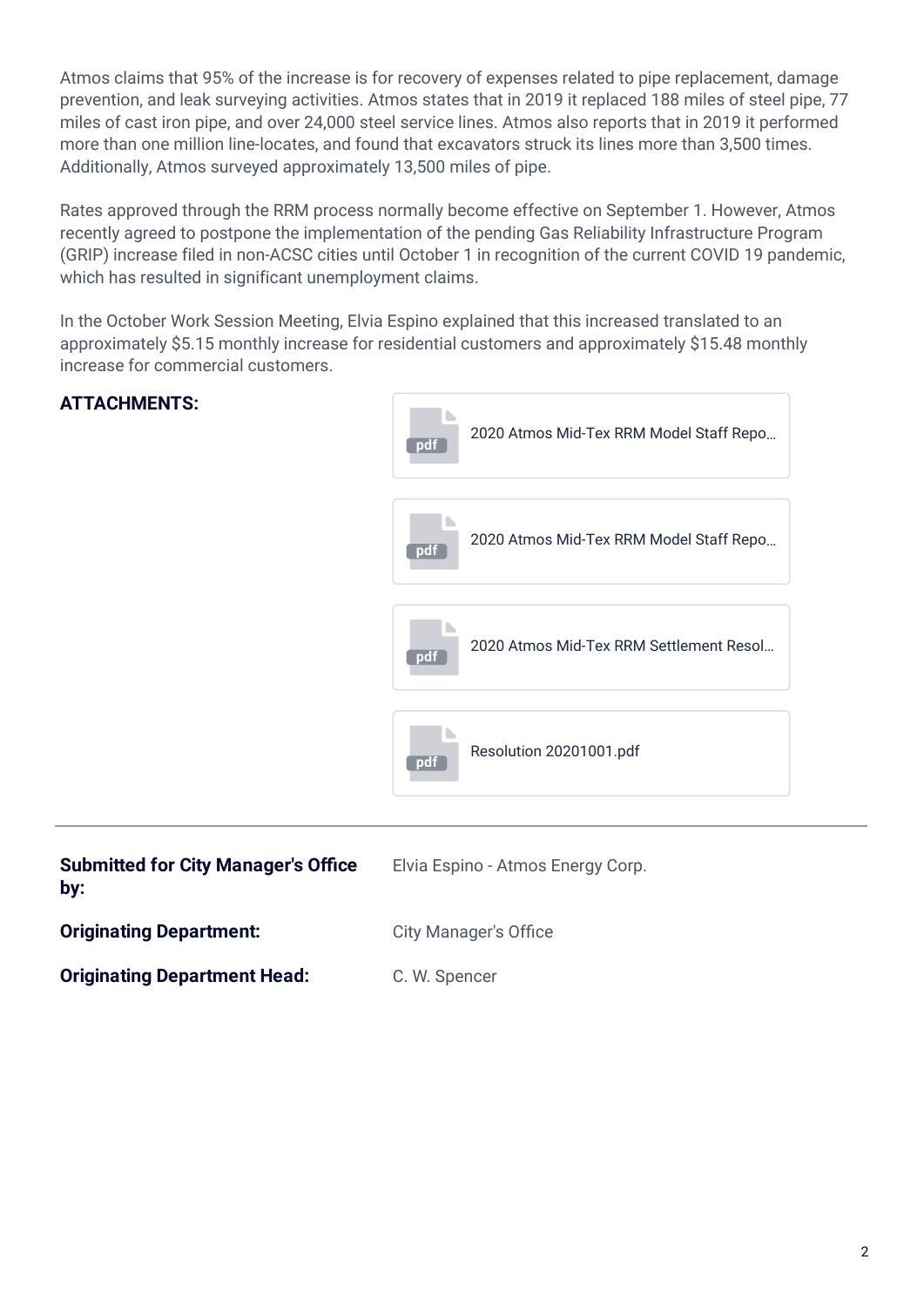Wednesday, October 7, 2020

<span id="page-9-0"></span>

# **Everman City Council Agenda Request**

| <b>Agenda Tracking Number</b>                                                         | 21011                                                                                                                                                                                   |
|---------------------------------------------------------------------------------------|-----------------------------------------------------------------------------------------------------------------------------------------------------------------------------------------|
| TYPE:                                                                                 | Consideration and Possible Action                                                                                                                                                       |
| <b>SUBJECT:</b>                                                                       | Approve a Consulting Agreement between the City of Everman<br>and Tri-Stem Audit Services for the purpose of conducting<br>various audit services on the behalf of the City of Everman. |
| <b>What date would you like to have this</b> Tuesday, October 13, 2020<br>item added: |                                                                                                                                                                                         |

## **RECOMMENDATION:**

It is recommended that City Council approve the consulting agreement between the City of Everman and Tri-Stem Auditing Services.

### **DISCUSSION:**

Tri-Stem Utility Cost Recovery & Savings Experts is a firm that performs utility audits and advocating on behalf of government entities to ensure proper fees are being paid and/or collected. Tri-Stem will be entitled to 35% of collected fees or refunds.

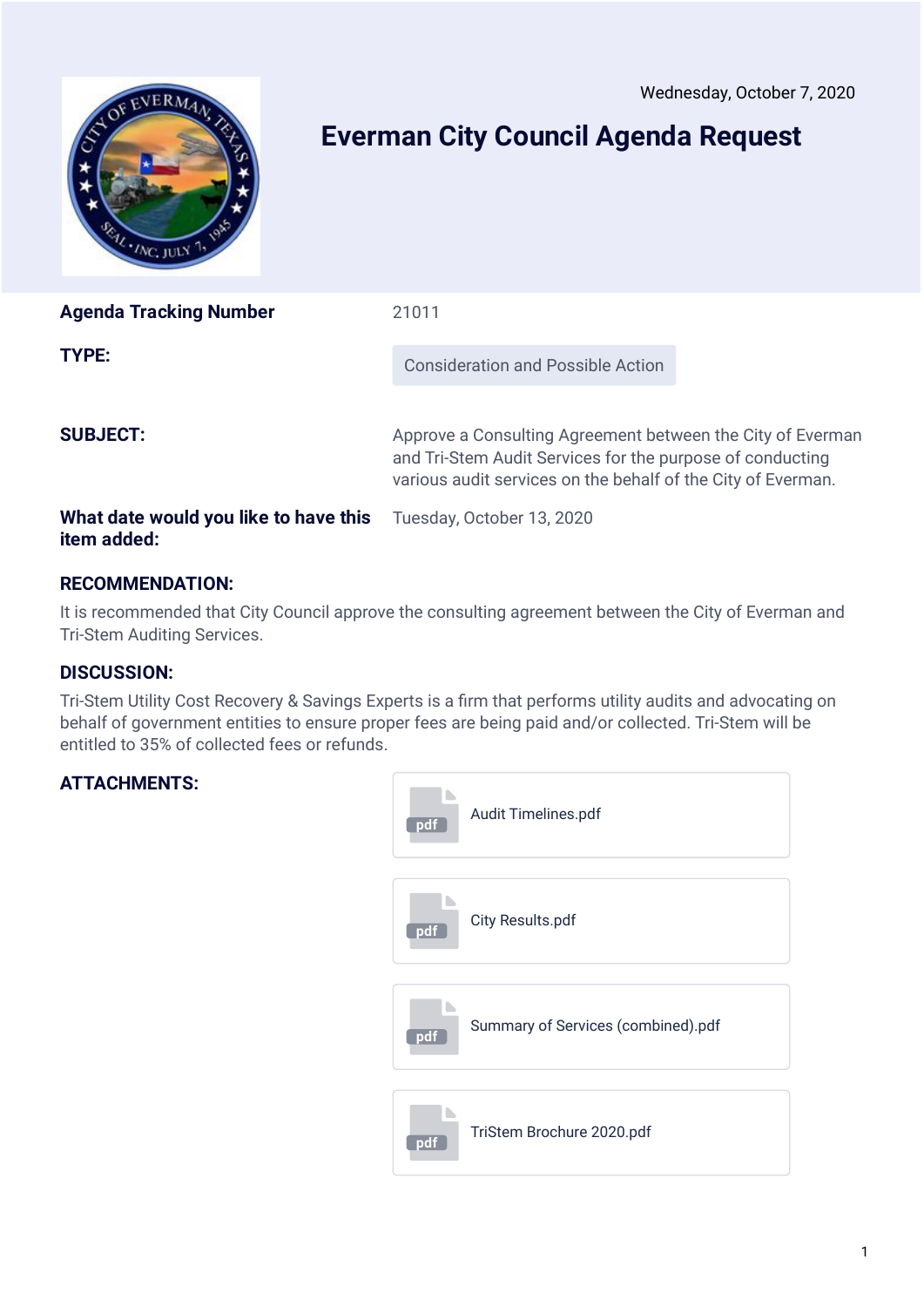

| <b>Submitted for City Manager's Office</b><br>by: | C. W. Spencer                |
|---------------------------------------------------|------------------------------|
| <b>Originating Department:</b>                    | <b>City Manager's Office</b> |

**Originating Department Head:** C. W. Spencer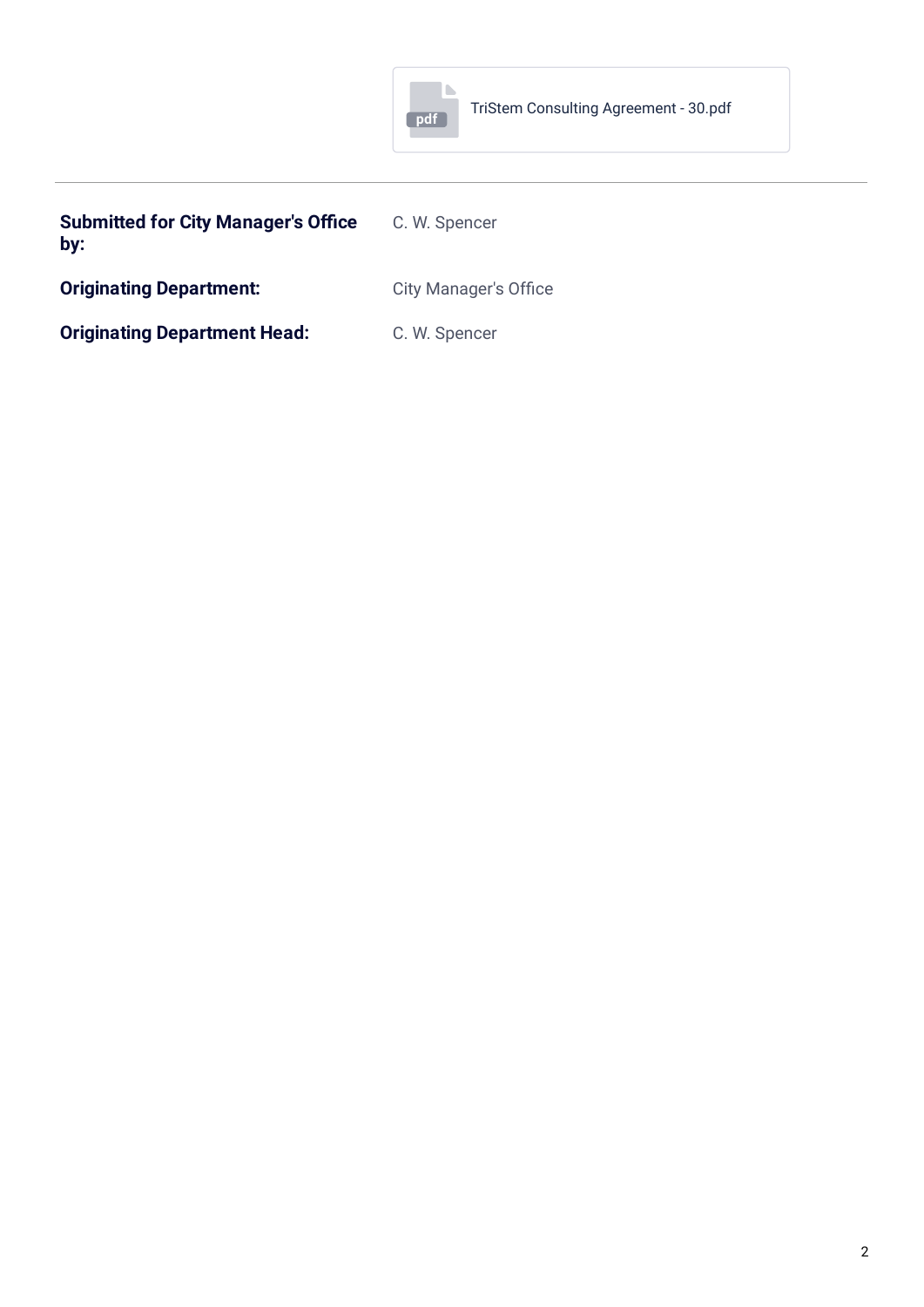Thursday, October 8, 2020

<span id="page-11-0"></span>

# **Everman City Council Agenda Request**

| <b>Agenda Tracking Number</b>                        | 21012                                                                                                                                                     |
|------------------------------------------------------|-----------------------------------------------------------------------------------------------------------------------------------------------------------|
| TYPE:                                                | Consideration and Possible Action                                                                                                                         |
| <b>SUBJECT:</b>                                      | Authorize the creation of a Maintenance Worker position<br>within the City of Everman; and approve the job description for<br>said position as presented. |
| What date would you like to have this<br>item added: | Tuesday, October 13, 2020                                                                                                                                 |

## **RECOMMENDATION:**

Is it recommended that the Everman City Council authorize the creation of a full-time maintenance worker position, as described within the attached proposed job description.

### **DISCUSSION:**

Following the creation of this position, the City of Everman would no longer require contract janitorial or pesticide services. Additionally, this position would provide further man-power to the Streets and Parks division of Public Works, allowing the current staff to focus on other tasks and needs.

**Contract** 

|                                                   | Maintenance Worker.pdf<br>pdf |
|---------------------------------------------------|-------------------------------|
| <b>Submitted for City Manager's Office</b><br>by: | C. W. Spencer                 |
| <b>Originating Department:</b>                    | <b>City Manager's Office</b>  |
| <b>Originating Department Head:</b>               | C. W. Spencer                 |
|                                                   |                               |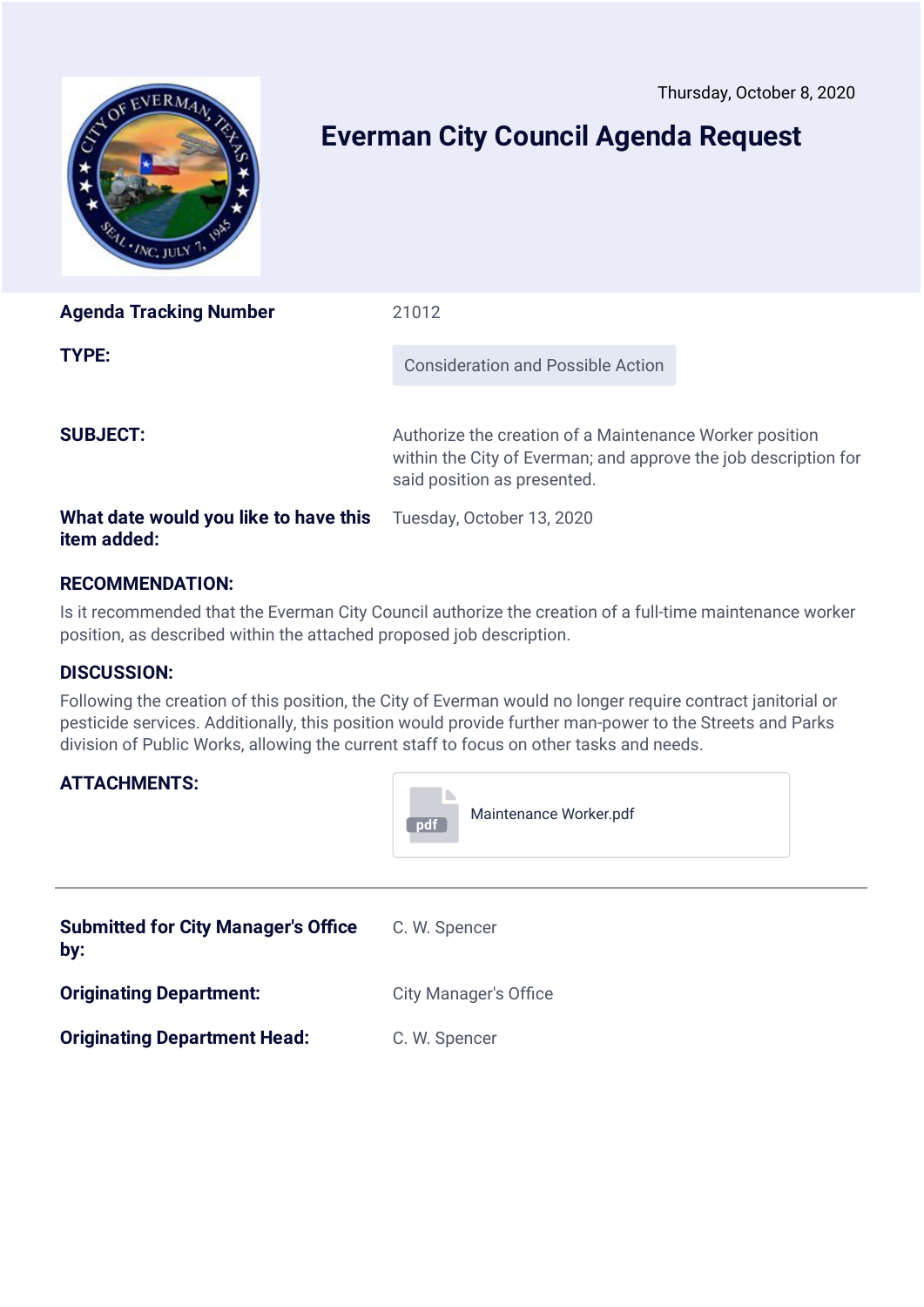<span id="page-12-0"></span>

# **Everman City Council Agenda Request**

| <b>Agenda Tracking Number</b> | 21013                                                                                                                                                                                                                                                                                                                                                                                                                                                                                                                     |
|-------------------------------|---------------------------------------------------------------------------------------------------------------------------------------------------------------------------------------------------------------------------------------------------------------------------------------------------------------------------------------------------------------------------------------------------------------------------------------------------------------------------------------------------------------------------|
| TYPE:                         | <b>Consideration and Possible Action</b>                                                                                                                                                                                                                                                                                                                                                                                                                                                                                  |
| <b>SUBJECT:</b>               | Approve Ordinance #762 - An ordinance of the City of<br>Everman, Texas amending ordinance number 679 entitled<br>"The Comprehensive Zoning Ordinance, City of Everman," by<br>amending Article 3, "Administration," Section 3.1, "Planning<br>and Zoning Commission," Subsection 3.1.2 A, In order to<br>reduce the number of members of the Planning and Zoning<br>Commission from 7 to 5; providing for a repeal of ordinances<br>in conflict herewith, providing for severability; and providing an<br>effective date. |

### **What date would you like to have this** Tuesday, October 13, 2020 **item added:**

### **RECOMMENDATION:**

It is recommended that City Council approve and adopt Ordinance #762 - changing the required number of members assigned to the Planning and Zoning Commission.

| <b>ATTACHMENTS:</b>                               | Amendment to Zoning Ordinance - Reducing<br>pdf |  |
|---------------------------------------------------|-------------------------------------------------|--|
| <b>Submitted for City Manager's Office</b><br>by: | C. W. Spencer                                   |  |
| <b>Originating Department:</b>                    | <b>City Manager's Office</b>                    |  |
| <b>Originating Department Head:</b>               | C. W. Spencer                                   |  |
|                                                   |                                                 |  |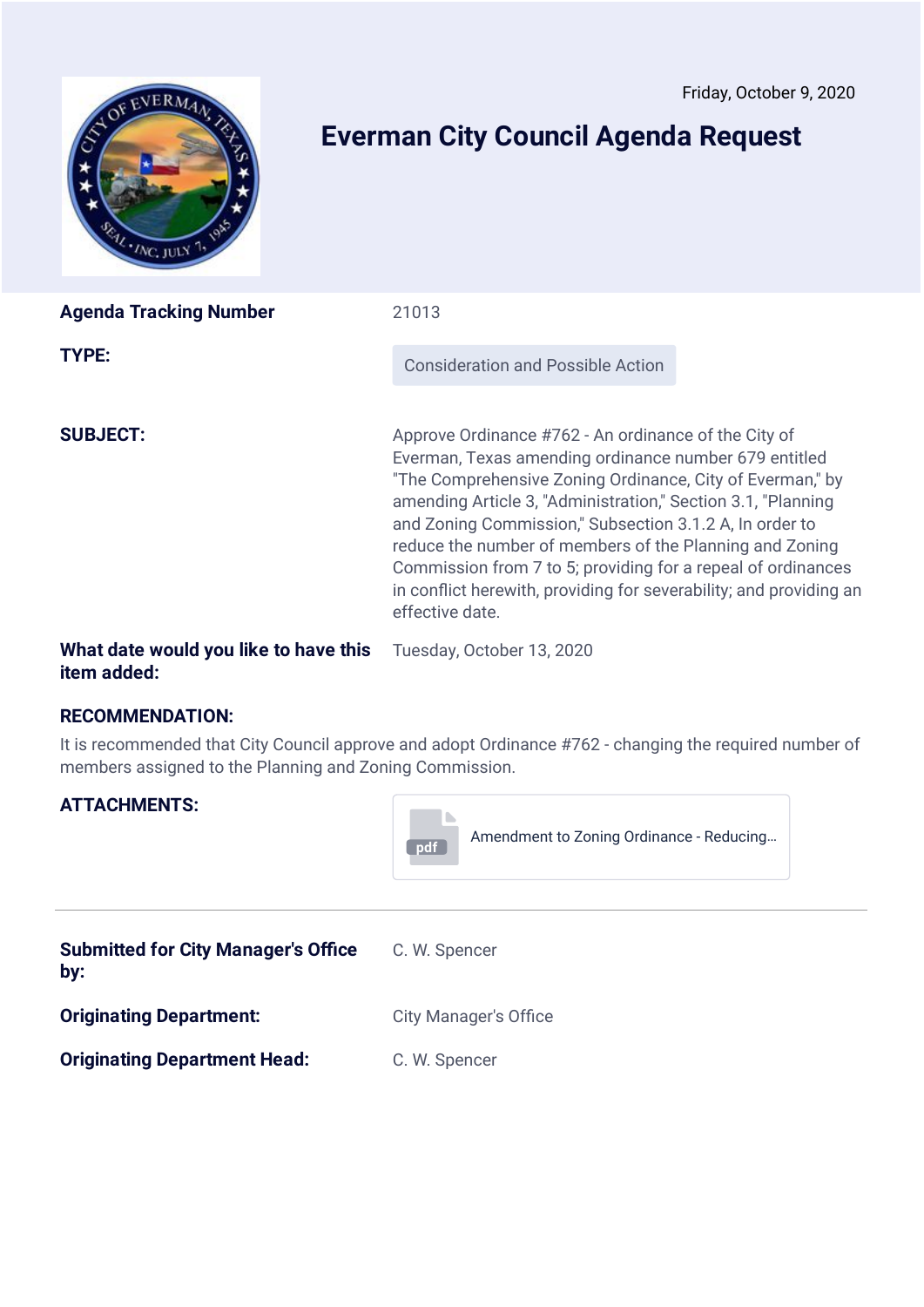<span id="page-13-0"></span>

# **Everman City Council Agenda Request**

| <b>Agenda Tracking Number</b>                        | 21015                                                                                                                                                                                                                                                                      |  |
|------------------------------------------------------|----------------------------------------------------------------------------------------------------------------------------------------------------------------------------------------------------------------------------------------------------------------------------|--|
| TYPE:                                                | <b>Consideration and Possible Action</b>                                                                                                                                                                                                                                   |  |
| <b>SUBJECT:</b>                                      | Discussion and Consideration of approving a variance to the<br>registration requirements for vendors participating in the 2020<br>Halloween Festival scheduled for October 31st, 2020 from<br>6:00pm to 8:00pm, at Pittman Park and hosted by the<br>Everman Events Board. |  |
| What date would you like to have this<br>item added: | Tuesday, October 13, 2020                                                                                                                                                                                                                                                  |  |

## **RECOMMENDATION:**

It is recommended that City Council authorize a variance for all vendor registration requirements typically required by City Ordinance, for the Halloween 2020 event.

| <b>Submitted for City Manager's Office</b><br>by: | Stephanie Richardson - Events Board Chair |
|---------------------------------------------------|-------------------------------------------|
| <b>Originating Department:</b>                    | Events Board                              |
| <b>Originating Department Head:</b>               | Jeff Reed                                 |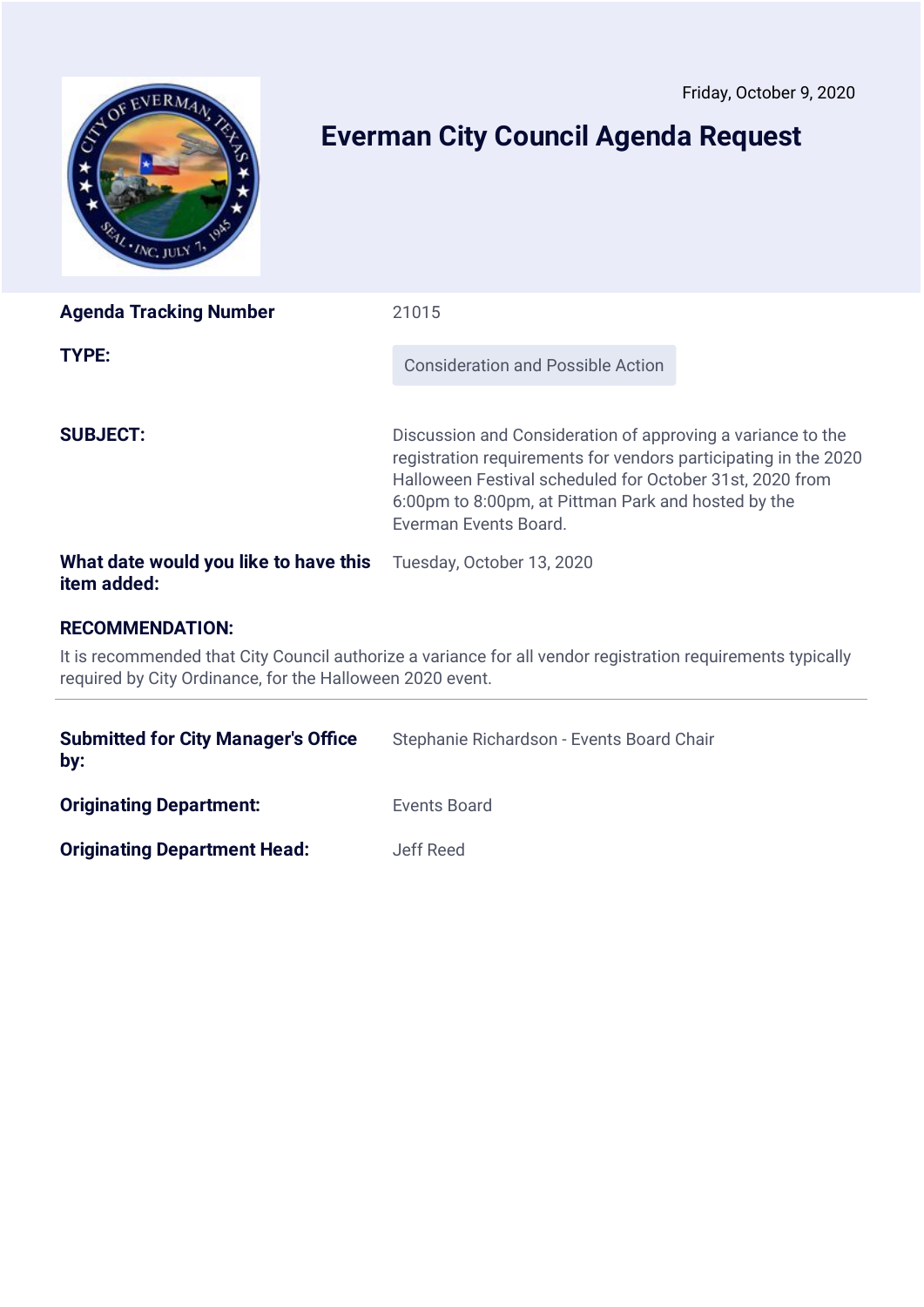<span id="page-14-0"></span>

# **Everman City Council Agenda Request**

| <b>Agenda Tracking Number</b>                                                                                                                                                                                                                                          | 21016                                                                                                                                                   |
|------------------------------------------------------------------------------------------------------------------------------------------------------------------------------------------------------------------------------------------------------------------------|---------------------------------------------------------------------------------------------------------------------------------------------------------|
| TYPE:                                                                                                                                                                                                                                                                  | <b>Consideration and Possible Action</b>                                                                                                                |
| <b>SUBJECT:</b>                                                                                                                                                                                                                                                        | Discussion and Consideration of allocating a specific amount<br>of funds towards the 2020 Halloween Festival in support of<br>the Everman Events Board. |
| What date would you like to have this<br>item added:                                                                                                                                                                                                                   | Tuesday, October 13, 2020                                                                                                                               |
| <b>RECOMMENDATION:</b><br>No recommendation at this time                                                                                                                                                                                                               |                                                                                                                                                         |
| <b>DISCUSSION:</b>                                                                                                                                                                                                                                                     |                                                                                                                                                         |
| The Everman Events Board is requesting funding assistance, which will come from General Fund, to fund<br>specific vendors at the 2020 Halloween Festival. If approved, it is recommended that City Council<br>designate a specific amount of funds to be re-allocated. |                                                                                                                                                         |

| <b>Submitted for City Manager's Office</b><br>by: | Stephanie Richardson - Events Board Chair |
|---------------------------------------------------|-------------------------------------------|
| <b>Originating Department:</b>                    | Events Board                              |
| <b>Originating Department Head:</b>               | Jeff Reed                                 |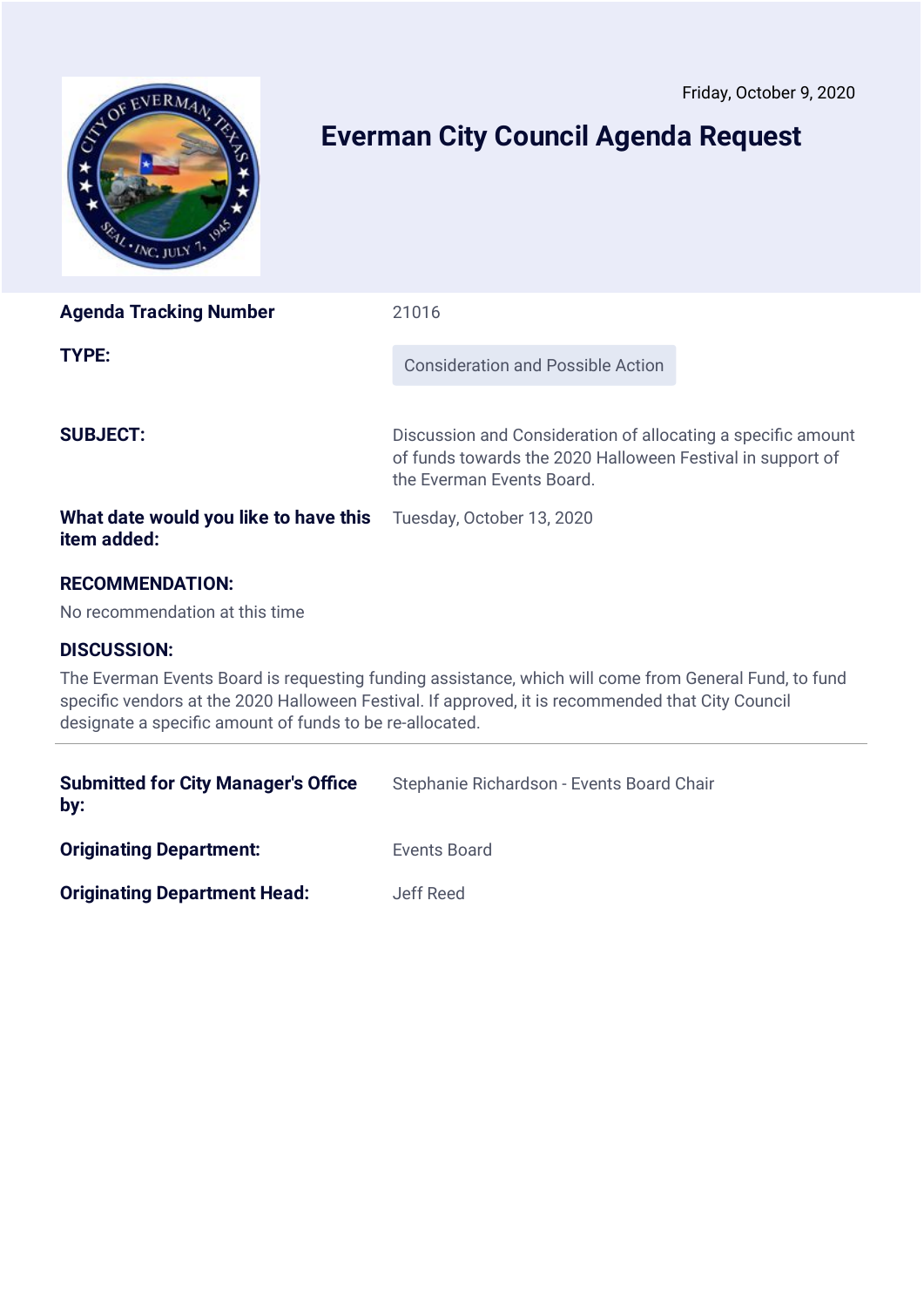<span id="page-15-0"></span>

# **Everman City Council Agenda Request**

| <b>Agenda Tracking Number</b>                                                  | 21018                                                                            |  |
|--------------------------------------------------------------------------------|----------------------------------------------------------------------------------|--|
| <b>TYPE:</b>                                                                   | <b>Consideration and Possible Action</b>                                         |  |
| <b>SUBJECT:</b>                                                                | Approve Budget Amendments as presented by the Everman<br><b>Finance Director</b> |  |
| What date would you like to have this Tuesday, October 13, 2020<br>item added: |                                                                                  |  |

### **RECOMMENDATION:**

No recommendation at this time

## **DISCUSSION:**

Budget amendments are attached to this request.



| <b>Submitted for City Manager's Office</b><br>by: | Susanne Helgesen |
|---------------------------------------------------|------------------|
| <b>Originating Department:</b>                    | Finance          |
| <b>Originating Department Head:</b>               | Susanne Helgesen |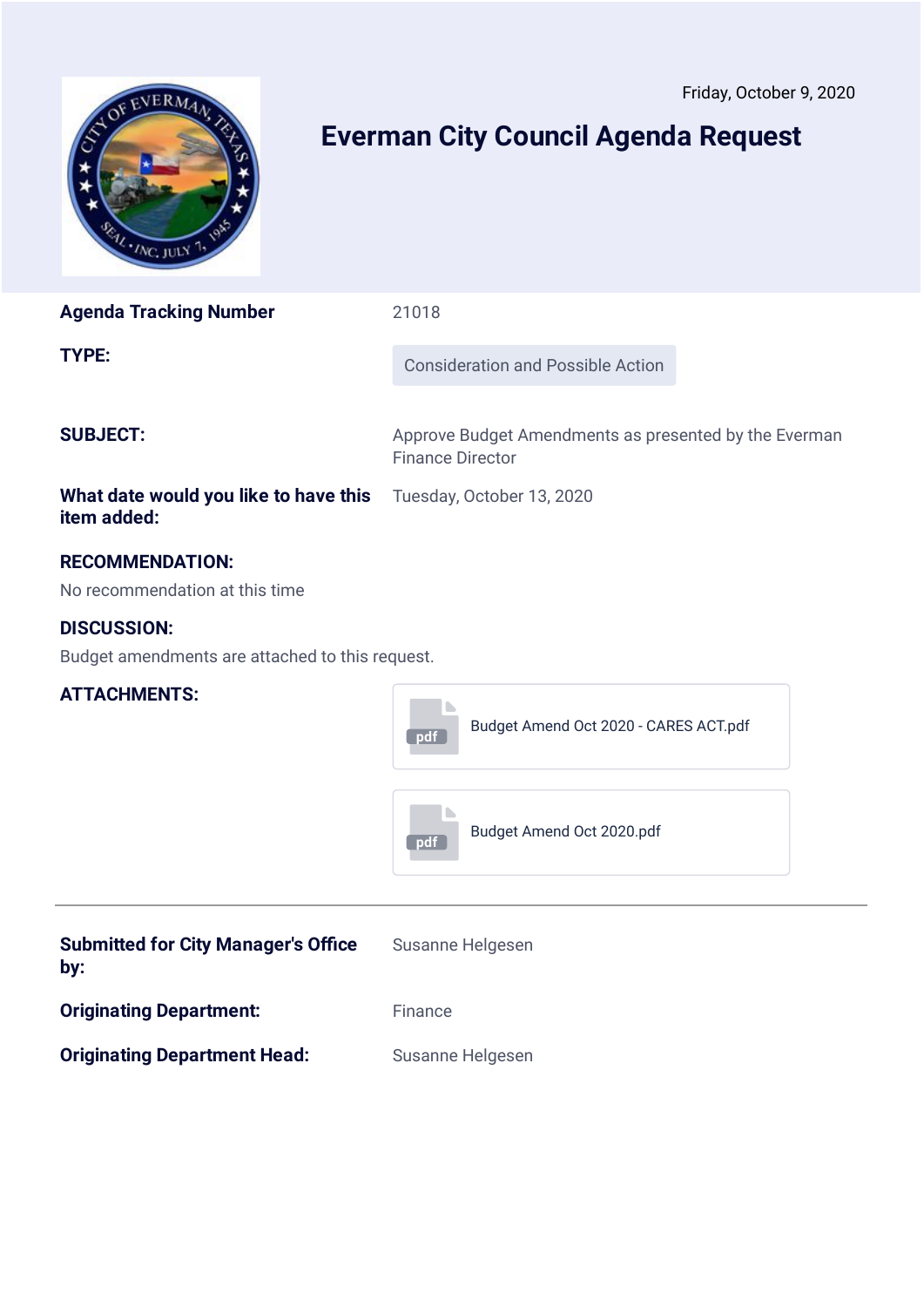<span id="page-16-0"></span>

# **Everman City Council Agenda Request**

| <b>Agenda Tracking Number</b>         | 21017                                                                                               |  |
|---------------------------------------|-----------------------------------------------------------------------------------------------------|--|
| TYPE:                                 | <b>Consideration and Possible Action</b>                                                            |  |
| <b>SUBJECT:</b>                       | Discussion and Consideration of Applicants to the City of<br>Everman Planning and Zoning Commission |  |
| What date would you like to have this | Tuesday, October 13, 2020                                                                           |  |

## **RECOMMENDATION:**

It is recommended that City Council approve the appointment of two individuals to fill current vacancies on the Planning and Zoning Commission.

### **DISCUSSION:**

**item added:**

Current Applicants include: Ora Mae Hill and Tony Young. Both of these individuals have served the city in various other capacities and are registered voters in the City of Everman.

| <b>Submitted for City Manager's Office</b><br>by: | <b>Mindi Parks</b>    |
|---------------------------------------------------|-----------------------|
| <b>Originating Department:</b>                    | <b>City Secretary</b> |
| <b>Originating Department Head:</b>               | Mindi Parks           |